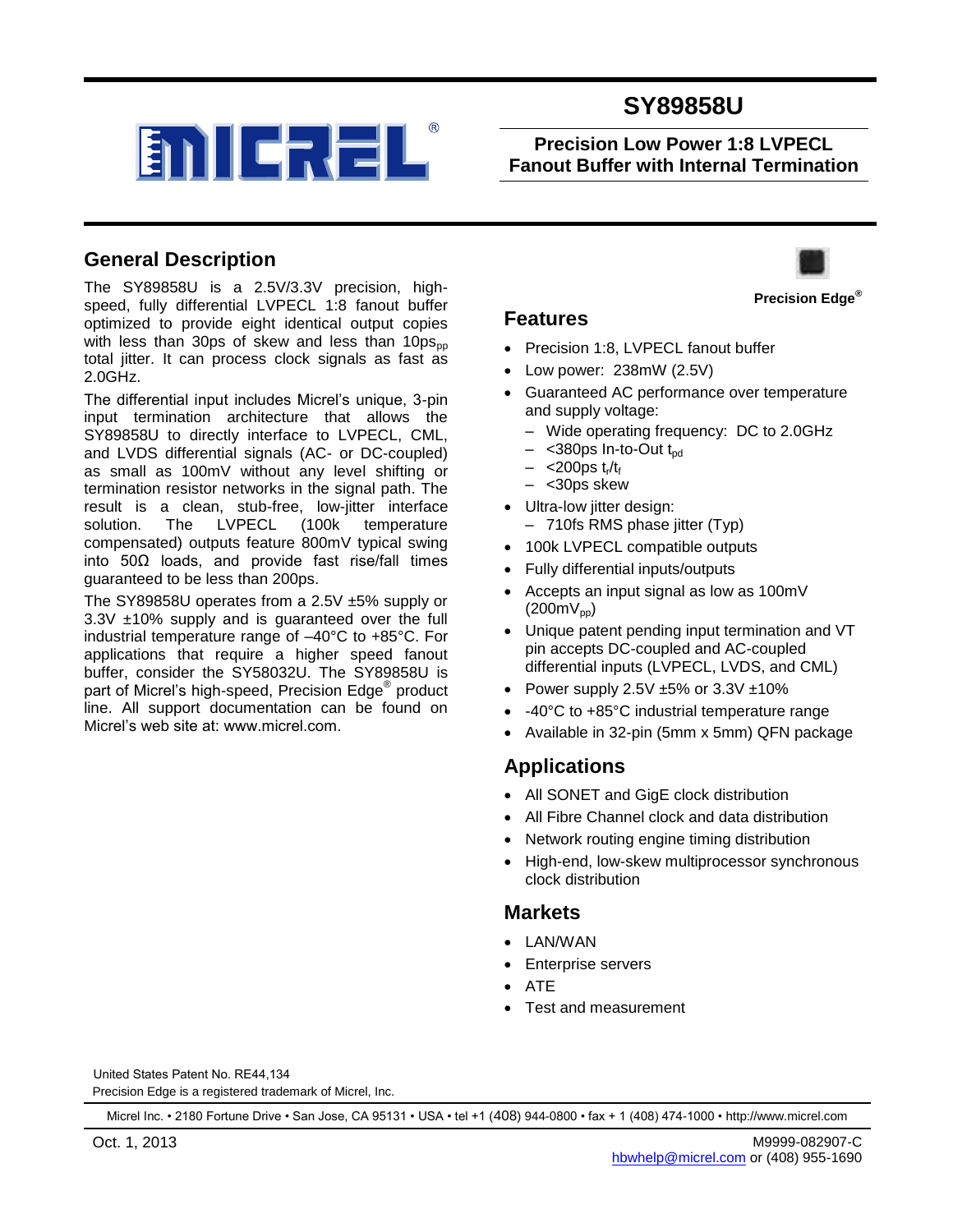# **Typical Application**

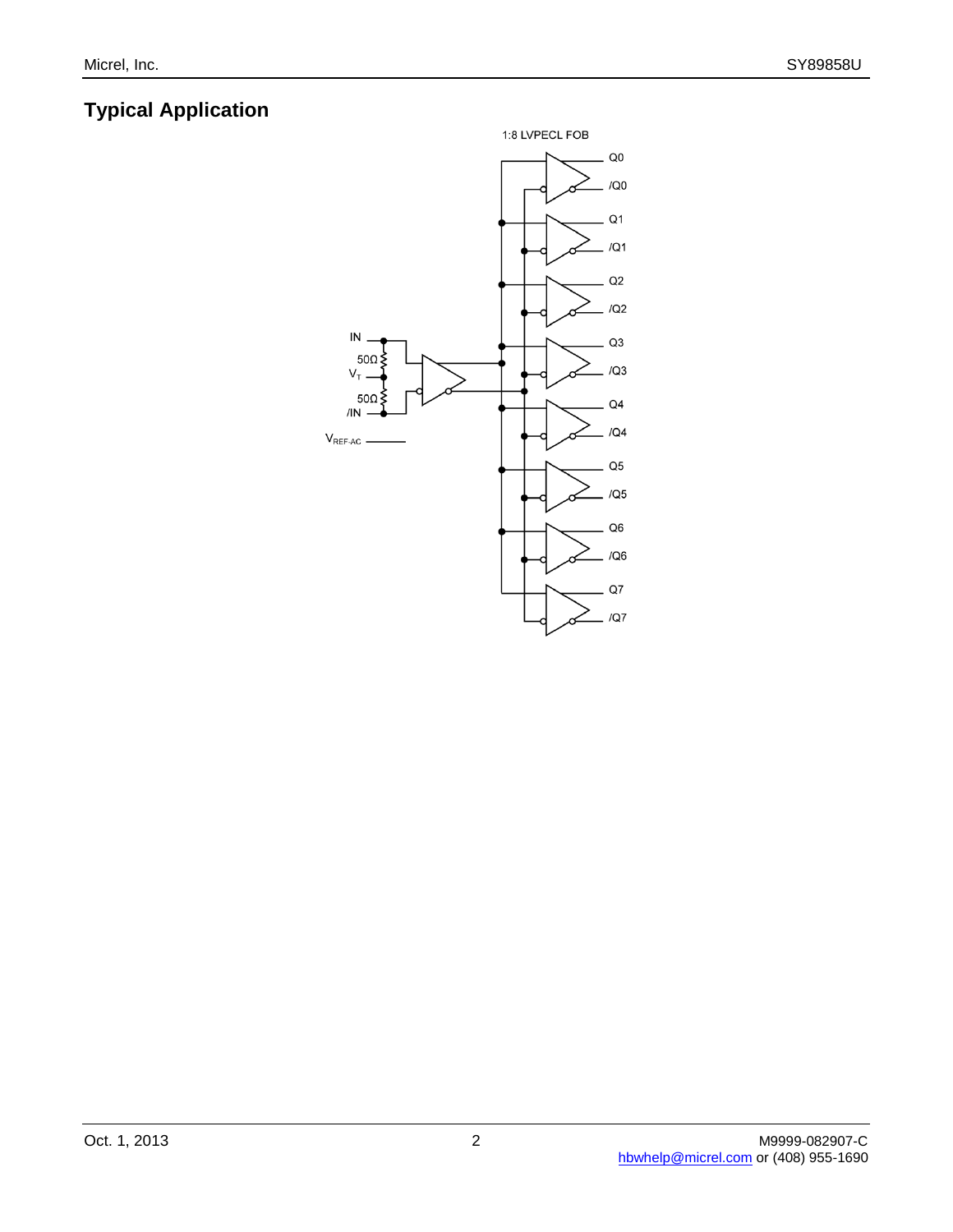# **Ordering Information(1)**

| <b>Part Number</b>          | Package<br>Type | Operating<br>Range | <b>Package Marking</b>                  | Lead<br><b>Finish</b> |
|-----------------------------|-----------------|--------------------|-----------------------------------------|-----------------------|
| SY89858UMG                  | QFN-32          | Industrial         | SY89858 with Pb-Free bar-line indicator | NiPdAu<br>Pb-Free     |
| SY89858UMGTR <sup>(2)</sup> | QFN-32          | Industrial         | SY89858 with Pb-Free bar-line indicator | NiPdAu<br>Pb-Free     |

#### **Notes:**

1. Contact factory for die availability. Dice are guaranteed at  $T_A = 25^{\circ}$ C, DC Electricals Only.

2. Tape and Reel.

# **Pin Configuration**



#### **Pin Description**

| <b>Pin Number</b>                                                       | <b>Pin Name</b>                                                                                  | <b>Pin Function</b>                                                                                                                                                                                                                                                                                                                                            |  |  |
|-------------------------------------------------------------------------|--------------------------------------------------------------------------------------------------|----------------------------------------------------------------------------------------------------------------------------------------------------------------------------------------------------------------------------------------------------------------------------------------------------------------------------------------------------------------|--|--|
| 3, 6                                                                    | IN, /IN                                                                                          | Differential Input: This differential input accepts AC- or DC-coupled signals as<br>small as 100mV (200mV <sub>PP</sub> ). Each pin of this pair internally terminates to a VT pin<br>through 50 . Note that these inputs will default to an indeterminate state if left<br>open. Please refer to the "Input Interface Applications" section for more details. |  |  |
| 4                                                                       | VT                                                                                               | Input Termination Center-Tap: Each side of the differential input pair terminates<br>to this VT pin. The VT pin provides a center-tap to a termination network for<br>maximum interface flexibility. See the "Input Interface Applications" section for<br>more details.                                                                                       |  |  |
| 5                                                                       | VREF-AC                                                                                          | Reference Voltage: This output biases to $V_{cc}$ -1.2V (typical). It is used for AC-<br>coupling inputs IN and /IN. Connect VREF-AC directly to the corresponding VT<br>pin. Bypass with $0.01$ uF low ESR capacitor to V <sub>cc</sub> . Maximum sink/source<br>capability is 1.5mA.                                                                         |  |  |
| 1, 8, 9, 16, 18,<br>23, 25, 32                                          | <b>VCC</b>                                                                                       | Positive Power Supply: Bypass with 0.1□F//0.01□F low ESR capacitors as close<br>to the VCC pins as possible.                                                                                                                                                                                                                                                   |  |  |
| 31, 30, 29, 28,<br>27, 26, 22, 21,<br>20, 19, 15, 14,<br>13, 12, 11, 10 | Q0, /Q0, Q1,<br>/Q1, Q2, /Q2,<br>Q3, /Q3, Q4,<br>/Q4, Q5, /Q5,<br>Q6, /Q6, Q7,<br>$\overline{Q}$ | 100k LVPECL Differential Outputs: Differential buffered output copy of the input<br>signal. The LVPECL output swing is typically 800mV into 50 $\Omega$ to V <sub>CC</sub> -2V.<br>Unused output pairs may be left floating with no impact on jitter. See "LVPECL<br>Output" section.                                                                          |  |  |
| 2, 7, 17, 24                                                            | <b>GND</b><br><b>Exposed Pad</b>                                                                 | Ground: Ground pins and exposed pad must be connected to the same ground<br>plane.                                                                                                                                                                                                                                                                             |  |  |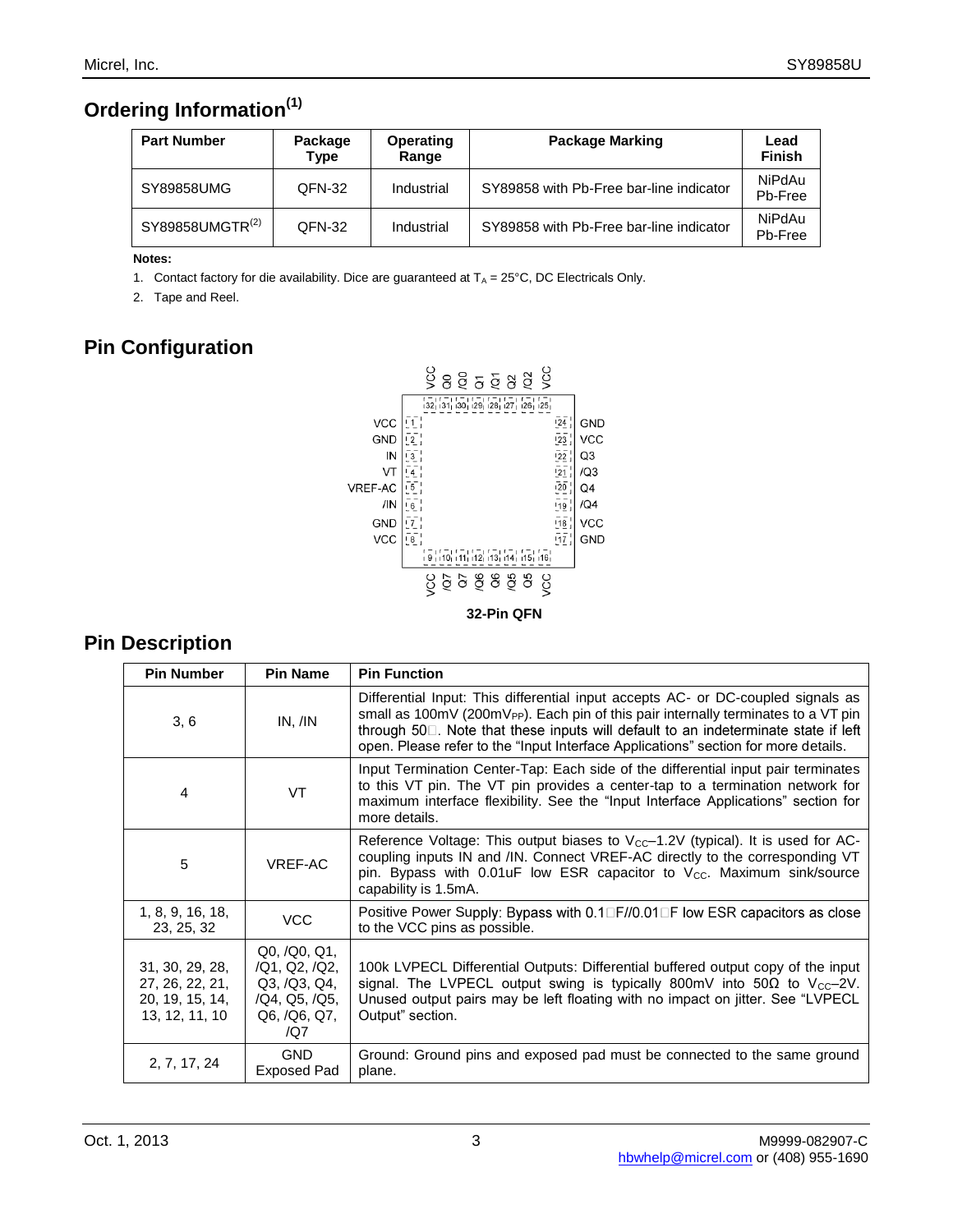## **Absolute Maximum Ratings(1)**

| <b>Termination Current</b>                           |
|------------------------------------------------------|
| Source or sink current on $V_1$ $\pm$ 100mA          |
| Reference Current <sup>(3)</sup>                     |
| Source or sink current on V <sub>REF-AC</sub> ±1.5mA |
| LVPECL Output Current $(I_{\Omega \cup T})$          |
|                                                      |
|                                                      |
| Lead Temperature (soldering, 20 sec.) +260°C         |
| Storage Temperature $(T_s)$ –65°C to 150°C           |

# **Operating Ratings(2)**

| Supply Voltage $(V_{\text{CC}})$ +2.375V to +2.625V |  |
|-----------------------------------------------------|--|
|                                                     |  |
| Ambient Temperature $(T_A)$ -40°C to +85°C          |  |
| Package Thermal Resistance <sup>(4)</sup>           |  |
| $QFN(\theta_{JA})$                                  |  |
|                                                     |  |
| $QFN(\psi_{JB})$                                    |  |
|                                                     |  |

# **DC Electrical Characteristics(5)**

 $T_A = -40^{\circ}$ C to +85°C, unless otherwise stated.

| Symbol                | <b>Parameter</b>                                      | <b>Condition</b>              | Min                   | <b>Typ</b>     | Max               | <b>Units</b> |
|-----------------------|-------------------------------------------------------|-------------------------------|-----------------------|----------------|-------------------|--------------|
| $V_{\rm CC}$          | Power Supply                                          |                               | 2.375                 | 2.5            | 2.625             | $\vee$       |
|                       |                                                       |                               | 3.0                   | 3.3            | 3.6               | $\vee$       |
| $_{\text{loc}}$       | Power Supply Current                                  | No load, max. V <sub>cc</sub> |                       | 95             | 150               | mA           |
| $R_{IN}$              | Input Resistance<br>$(IN-to-VT)$                      |                               | 45                    | 50             | 55                | Ω            |
| $R_{DIFT\_IN}$        | <b>Differential Input Resistance</b><br>$(IN-to-/IN)$ |                               | 90                    | 100            | 110               | Ω            |
| V <sub>IH</sub>       | Input High Voltage<br>(IN, /IN)                       | Note 6                        | $V_{\text{CC}} - 1.6$ |                | $V_{\rm CC}$      | $\vee$       |
| $V_{IL}$              | Input Low Voltage<br>(IN, /IN)                        |                               | $\mathbf 0$           |                | $V_{HH}$ -0.1     | $\vee$       |
| $V_{IN}$              | Input Voltage Swing<br>(IN, /IN)                      | See Figure 1a.                | 0.1                   |                | 1.7               | $\vee$       |
| $V_{\text{DIFF\_IN}}$ | Differential Input Voltage Swing<br> IN-/IN           | See Figure 1b.                | 0.2                   |                |                   | V            |
| $V_{T\_IN}$           | $IN-to-VT$<br>(IN, /IN)                               |                               |                       |                | 1.28              | $\vee$       |
| VREF-AC               | Output Reference Voltage                              |                               | $V_{CC}$ -1.3 $V$     | $V_{CC}$ -1.2V | $V_{CC}$ -1.1 $V$ | V            |

**Notes:**

1. Permanent device damage may occur if absolute maximum ratings are exceeded. This is a stress rating only and functional operation is not implied at conditions other than those detailed in the operational sections of this data sheet. Exposure to absolute maximum ratings conditions for extended periods may affect device reliability.

2. The data sheet limits are not guaranteed if the device is operated beyond the operating ratings.

3. Due to the limited drive capability use for input of the same package only.

4. Package Thermal Resistance assumes exposed pad is soldered (or equivalent) to the devices most negative potential on the PCB.  $\theta_{JA}$  and  $\psi_{JB}$  values are determined for a 4-layer board in still air, unless otherwise stated.

5. The circuit is designed to meet the DC specifications shown in the above table after thermal equilibrium has been established.

6.  $V_{IH}$  (min) not lower than 1.2V.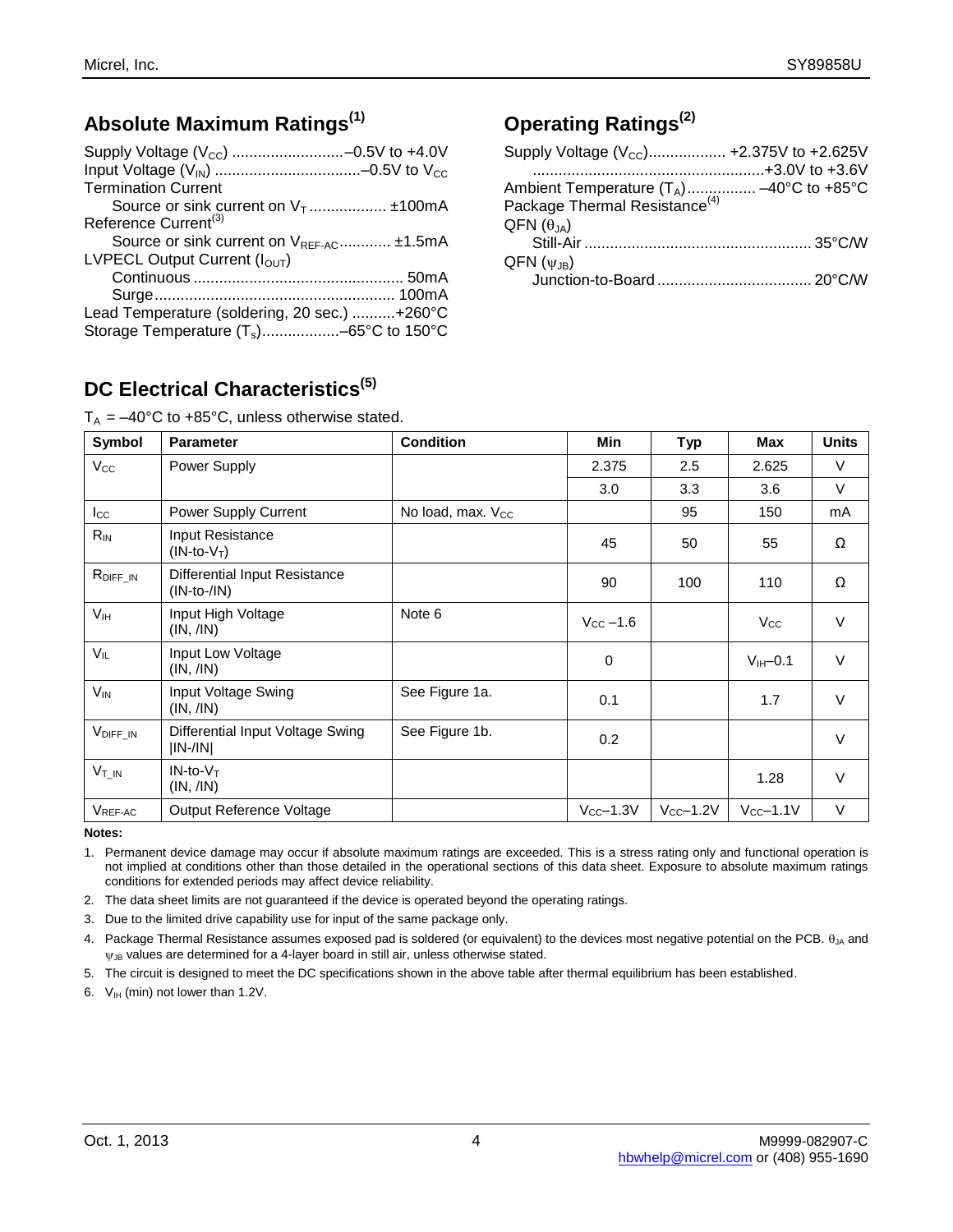# **LVPECL Outputs DC Electrical Characteristics(7)**

 $V_{CC} = 2.5V \pm 5\%$  or 3.3V  $\pm 10\%$ ; T<sub>A</sub> = -40°C to + 85°C; R<sub>L</sub> = 50 $\Omega$  to V<sub>CC</sub> -2V, unless otherwise stated.

| Symbol      | <b>Parameter</b>                          | <b>Condition</b> | Min                 | Typ  | Max                     | <b>Units</b> |
|-------------|-------------------------------------------|------------------|---------------------|------|-------------------------|--------------|
| $V_{OH}$    | Output HIGH Voltage<br>Q,/Q               |                  | $V_{\rm CC}$ -1.145 |      | $V_{CC} - 0.895$        | V            |
| VOL         | Output LOW Voltage<br>Q,/Q                |                  | $V_{CC} - 1.945$    |      | $V_{\text{CC}} - 1.695$ | V            |
| <b>VOUT</b> | <b>Output Voltage Swing</b><br>Q,/Q       | See Figure 1a.   | 500                 | 800  |                         | mV           |
| VDIFF-OUT   | Differential Output Voltage Swing<br>Q,/Q | See Figure 1b.   | 1000                | 1600 |                         | mV           |

**Note:**

7. The circuit is designed to meet the DC specifications shown in the above table after thermal equilibrium has been established.

# **AC Electrical Characteristics(8)**

 $V_{CC} = 2.5V \pm 5\%$  or 3.3V  $\pm 10\%$ ; T<sub>A</sub> = -40°C to + 85°C, R<sub>L</sub> = 50 $\Omega$  to V<sub>CC</sub> -2V, unless otherwise stated.

| Symbol                    | <b>Parameter</b>                                                 | <b>Condition</b>                | <b>Min</b> | <b>Typ</b> | Max | <b>Units</b>          |  |
|---------------------------|------------------------------------------------------------------|---------------------------------|------------|------------|-----|-----------------------|--|
| $f_{MAX}$                 | <b>Maximum Operating Frequency</b>                               | $V_{OUT} \geq 400$ mV           | 2.0        | 3.0        |     | GHz                   |  |
| t <sub>PD</sub>           | Propagation Delay (IN-to-Q)                                      |                                 | 180        | 260        | 380 | ps                    |  |
| $T_{\text{pd}}$<br>Tempco | Differential Propagation Delay<br><b>Temperature Coefficient</b> |                                 |            | 115        |     | $fs$ <sup>O</sup> $C$ |  |
|                           | Output-to-Output Skew                                            | Note 9                          |            |            | 30  |                       |  |
| $T_{\rm skew}$            | Part-to-Part Skew                                                | Note 10                         |            |            | 150 | ps                    |  |
|                           | <b>RMS Phase Jitter</b>                                          | Output = $25MHz$                |            | 710        |     | fs                    |  |
| t <sub>Jitter</sub>       |                                                                  | Integration Range 12kHz - 20MHz |            |            |     |                       |  |
| $t_{R}$ , $t_{F}$         | Output Rise/Fall Time<br>(20% to 80%)                            | At full output swing.           | 75         | 130        | 200 | ps                    |  |

**Notes:**

8. High-frequency AC-parameters are guaranteed by design and characterization.

9. Output-to-output skew is measured between outputs under identical conditions.

10. Part-to-part skew is defined for two parts with identical power supply voltages at the same temperature and with no skew of the edges at the respective inputs. Part-to-part skew includes variation in  $t_{pd}$ .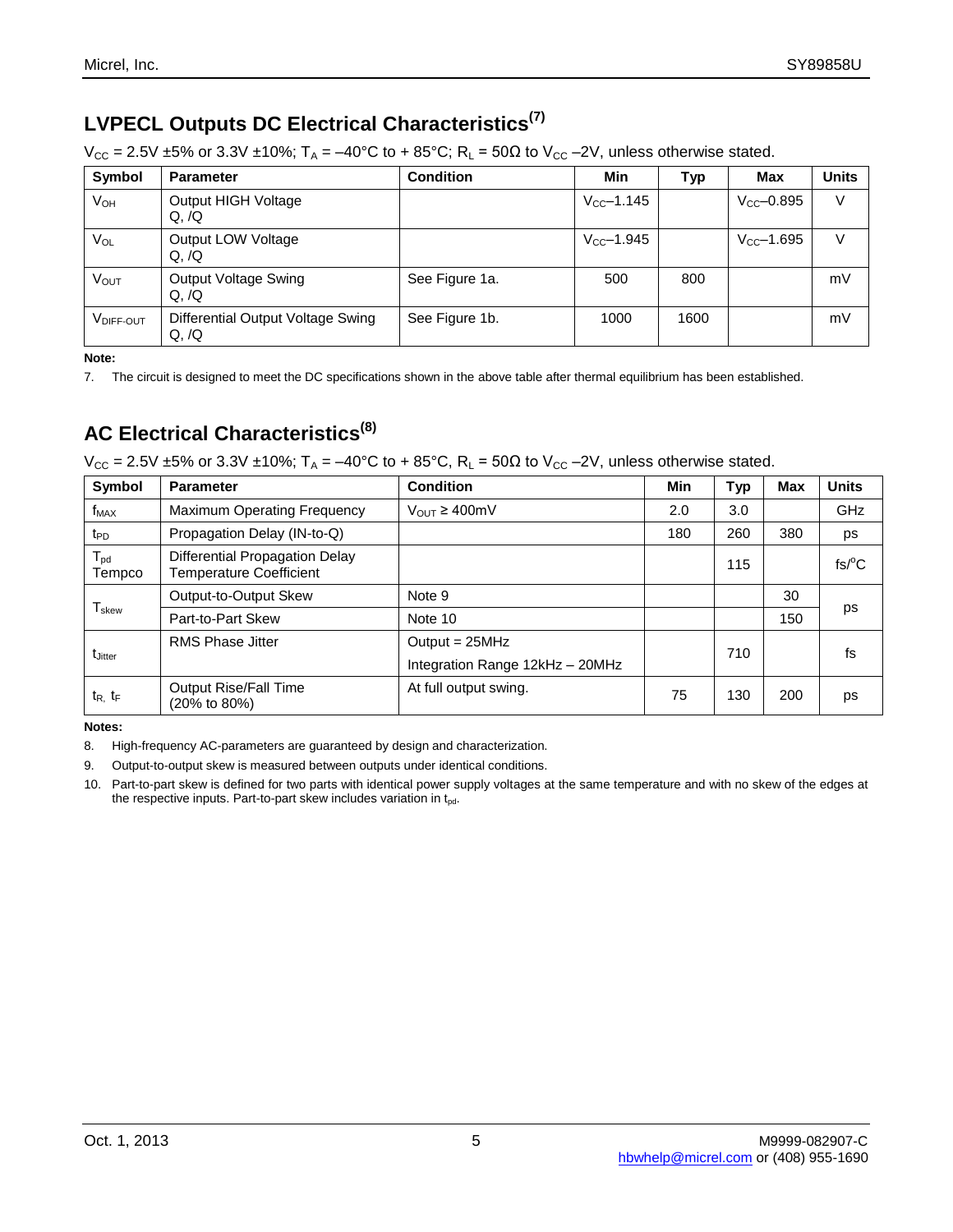# **Typical Operating Characteristics**





# **Functional Characteristics**





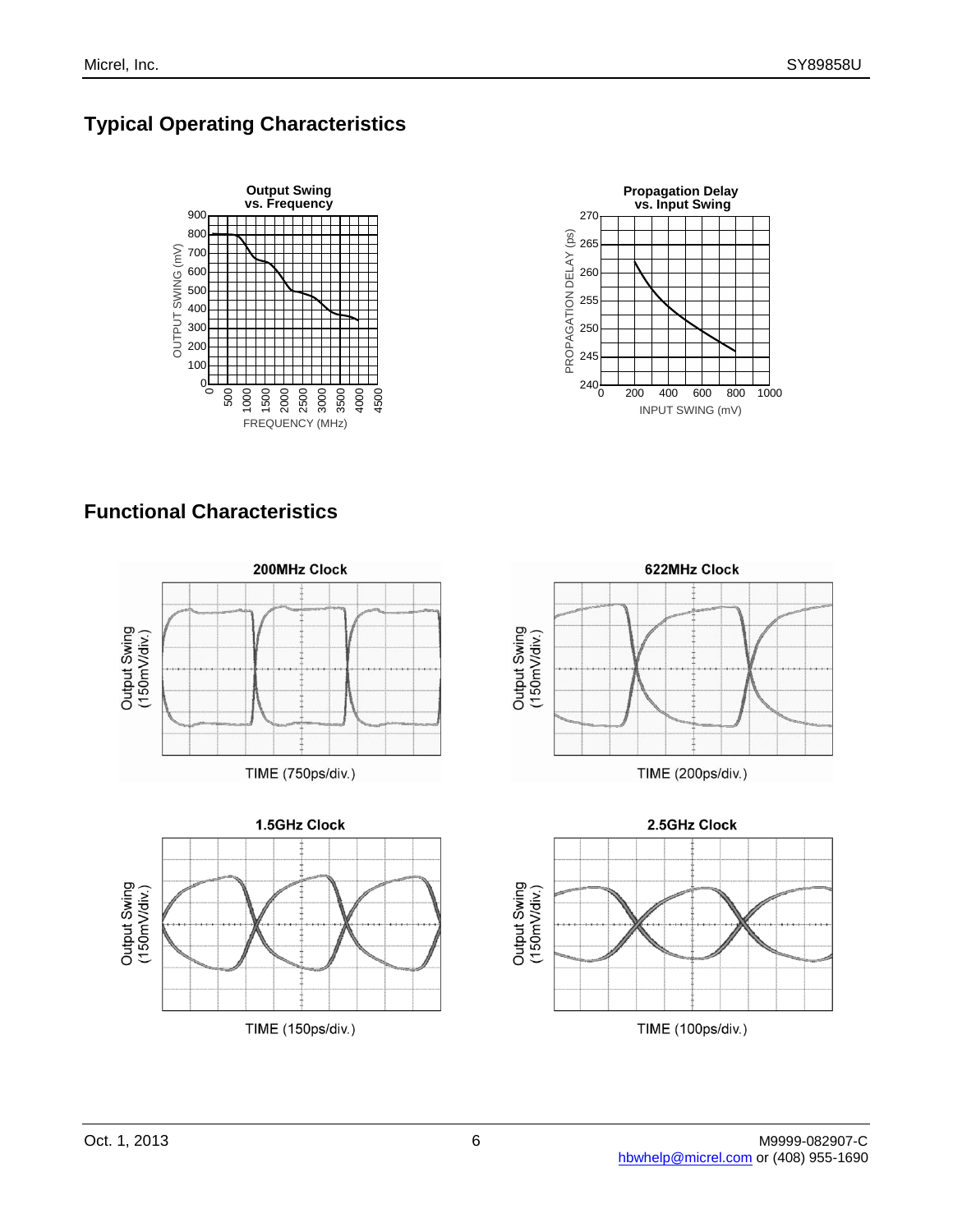### **Singled-Ended and Differential Swings**







### **Timing Diagram**



### **Input and Output Stages**





**Figure 2a. Simplified Differential Input Stage Figure 2b. Simplified LVPECL Output Stage**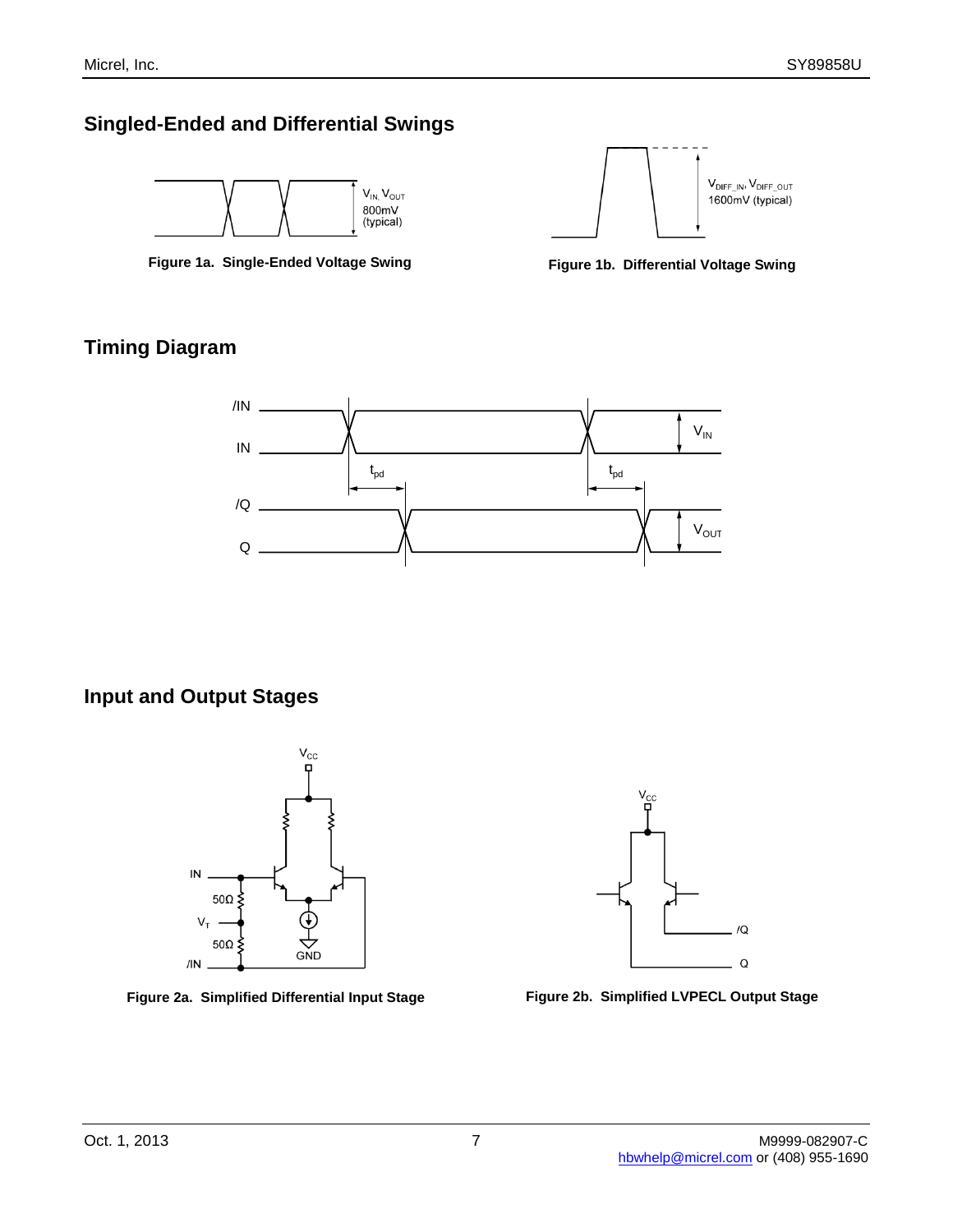# **Input Interface Applications**

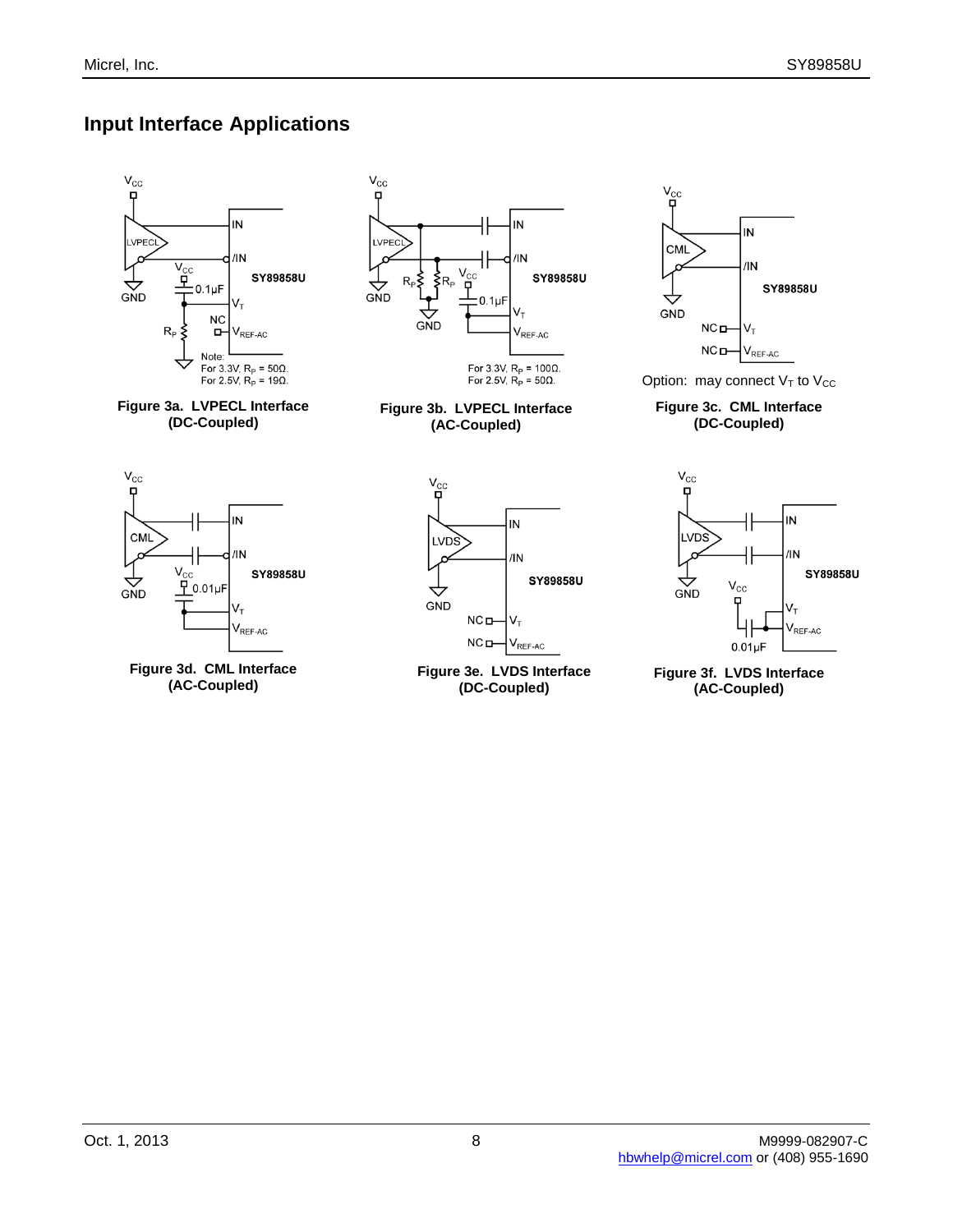#### **LVPECL Output Interface Applications**

LVPECL has high input impedance, and very low output impedance (open emitter), and small signal swing which results in low EMI. LVPECL is ideal for driving 50Ω and 100Ω controlled impedance transmission lines. There are several techniques for terminating the LVPECL output: Parallel

Termination-Thevenin Equivalent, Parallel Termination (3-resistor), and AC-coupled Termination. Unused output pairs may be left floating. However, single-ended outputs must be terminated, or balanced.



**Figure 4a. Parallel Termination-Thevenin Equivalent**



2. Place termination resistors as close to destination inputs as possible.

3.  $R_b$  resistor sets the DC bias voltage, equal to  $V_T$ .

4. For 2.5V systems,  $R_b$  = 19 $\Omega$ , For 3.3V systems,  $R_b$  = 50 $\Omega$ 



#### **Related Product and Support Documentation**

| <b>Part Number</b>   | Function                                                           | <b>Datasheet Link</b>                                |
|----------------------|--------------------------------------------------------------------|------------------------------------------------------|
| SY58032U             | Ultra-Precision 1:8 LVPECL Fanout Buffer<br>w/Internal Termination | www.micrel.com/product-info/products/sy58032u.shtml  |
| <b>HBW Solutions</b> | New Products and Applications                                      | www.micrel.com/product-info/products/solutions.shtml |